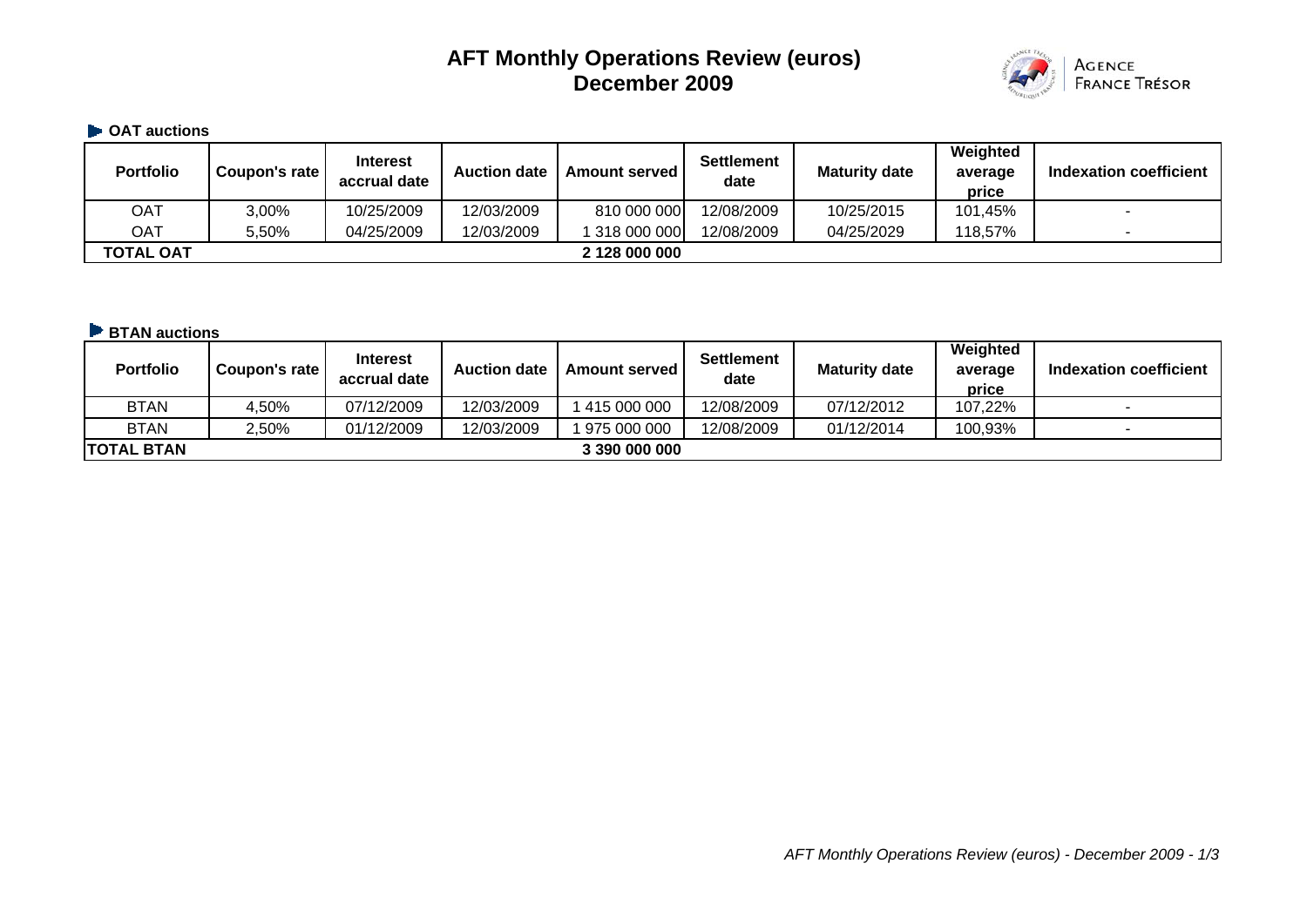| <b>Portfolio</b> | <b>Auction date</b> | Term (weeks) | Amount<br>served (sm) | Settlement date | <b>Maturity date</b> | <b>Weighted average</b><br>rate $(\%)$ |
|------------------|---------------------|--------------|-----------------------|-----------------|----------------------|----------------------------------------|
| <b>BTF</b>       | 12/07/2009          | 12           | 4 3 8 2               | 12/10/2009      | 03/04/2010           | 0,383                                  |
| <b>BTF</b>       | 12/07/2009          | 19           | 2 1 2 6               | 12/10/2009      | 04/22/2010           | 0,427                                  |
| <b>BTF</b>       | 12/07/2009          | 23           | 2 1 3 7               | 12/10/2009      | 05/20/2010           | 0,440                                  |
| <b>BTF</b>       | 12/07/2009          | 49           | 2 2 4 4               | 12/10/2009      | 11/18/2010           | 0,772                                  |
| <b>BTF</b>       | 12/14/2009          | 8            | 2073                  | 12/17/2009      | 02/11/2010           | 0,351                                  |
| <b>BTF</b>       | 12/14/2009          | 13           | 4 1 1 6               | 12/17/2009      | 03/18/2010           | 0,393                                  |
| <b>BTF</b>       | 12/14/2009          | 20           | 2 0 0 2               | 12/17/2009      | 05/06/2010           | 0,435                                  |
| <b>BTF</b>       | 12/14/2009          | 52           | 2 1 3 5               | 12/17/2009      | 12/16/2010           | 0,811                                  |
| <b>BTF</b>       | 12/14/2009          | 8            | 2 0 0 1               | 12/24/2009      | 02/18/2010           | 0,340                                  |
| <b>BTF</b>       | 12/21/2009          | 12           | 3500                  | 12/24/2009      | 03/18/2010           | 0,347                                  |
| <b>BTF</b>       | 12/21/2009          | 17           | 1 502                 | 12/24/2009      | 04/22/2010           | 0,400                                  |
| <b>BTF</b>       | 12/21/2009          | 51           | 2 0 0 4               | 12/24/2009      | 12/16/2010           | 0,756                                  |
| <b>TOTAL BTF</b> |                     |              | 30 222                |                 |                      |                                        |